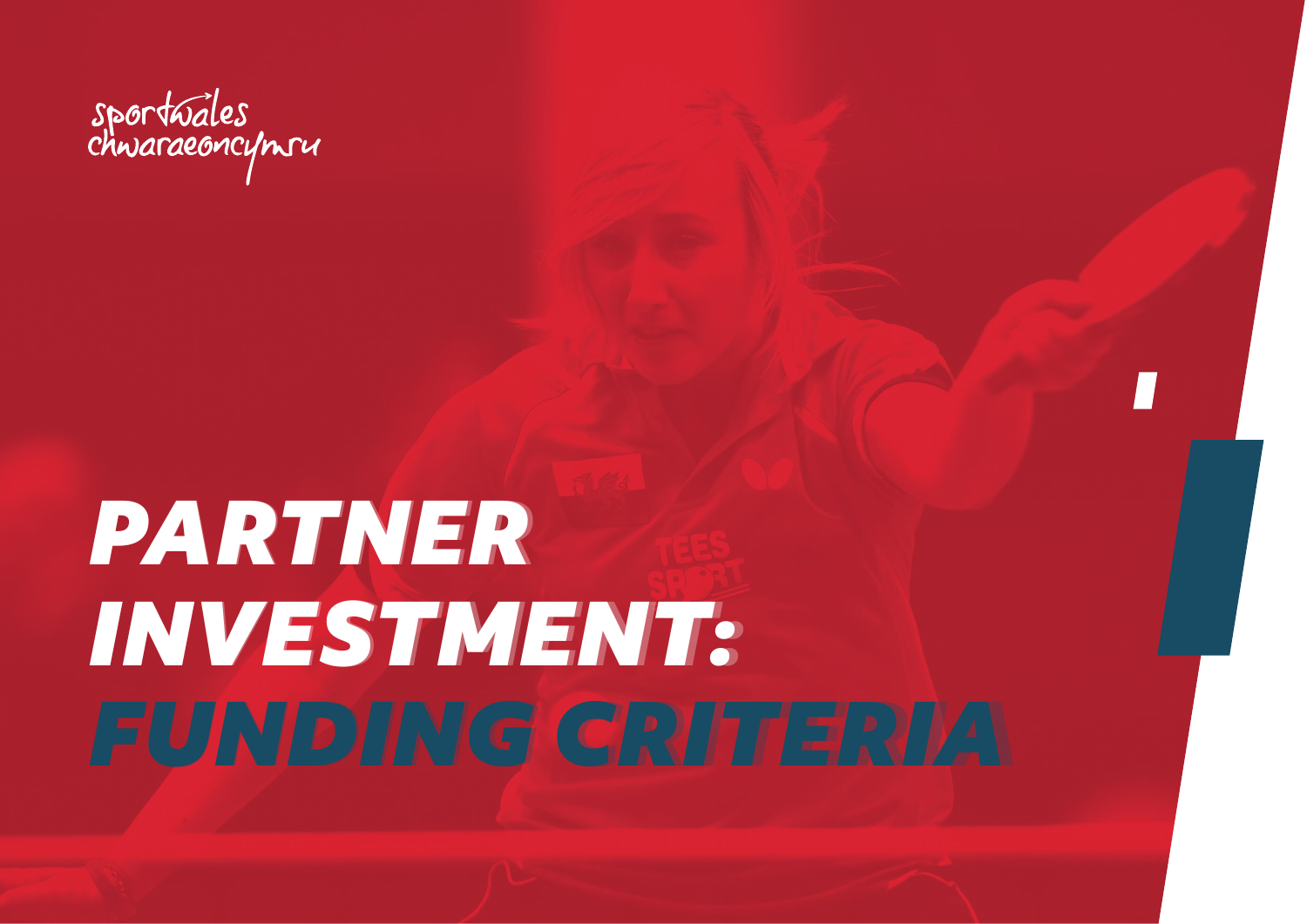## *INTRODUCTION INTRODUCTION*

This technical briefing details the criteria, sources of data, and weighting which is used to allocate funding for national governing bodies and regional entities. You'll note that the criteria has been split into participation and performance elements, with an overall funding score for each national governing body established when the two sections are brought together.

Separate criteria are used to determine the funding of regional entities, based on population, socio-economic and environmental factors. Weighting, which is in line with Sport Wales' new strategy, is applied to the criteria to arrive at an overall 'score' which determines the maximum level of funding that partners can receive.

The formula puts the heaviest weighting in favour of the sports that young people are currently participating in as this has been recognised as the area where an intervention by a national governing body can have its biggest impact.

*SECTION 1: PARTICIPATION* Used to allocate funding for national governing bodies.

#### *SECTION 2: PERFORMANCE*

Used to allocate funding for national governing bodies.

### *SECTION 3: GEOGRAPHICAL*

Used to allocate funding for regional sports partnership entities when they are established.

sportwales<br>chwaraeoncymru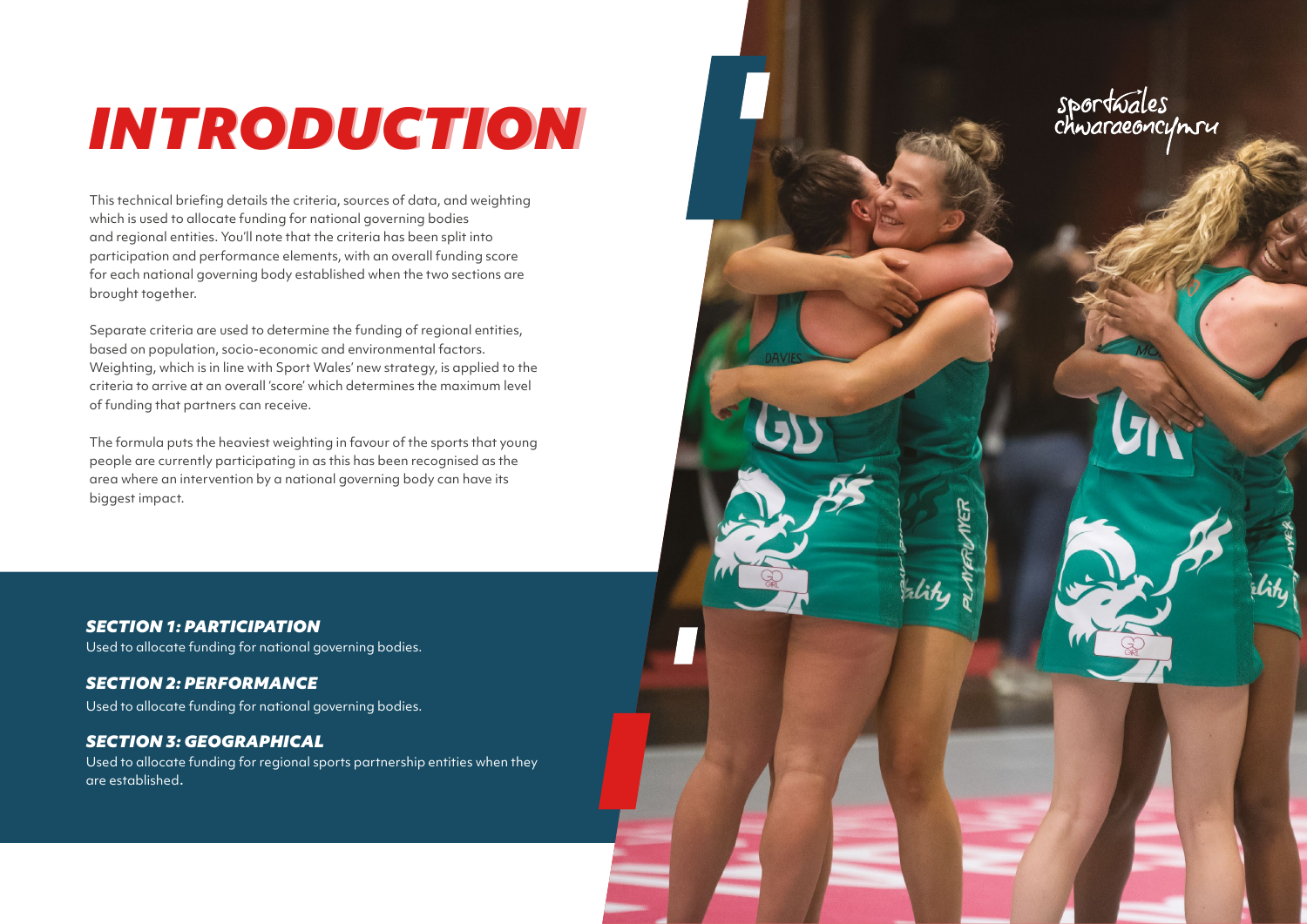## *PARTICIPATION PARTICIPATION SCORES SCORES*





The over 16 population is around 4.6 times the size of the under 16 population. It is important to recognise that the percentages shown in the pie charts reflect the weights applied within the model based on a standardised scoring system for both children and adults. The different population sizes are therefore adjusted exclusively using the weights. This means, in line with our strategic intents and the driving purpose of the new investment approach, that there is a greater emphasis on the participation and demand of children based on population size. We also note that the School Sport Survey, as the closest proxy measure for children below school age, has been taken to represent all children under the age of 16.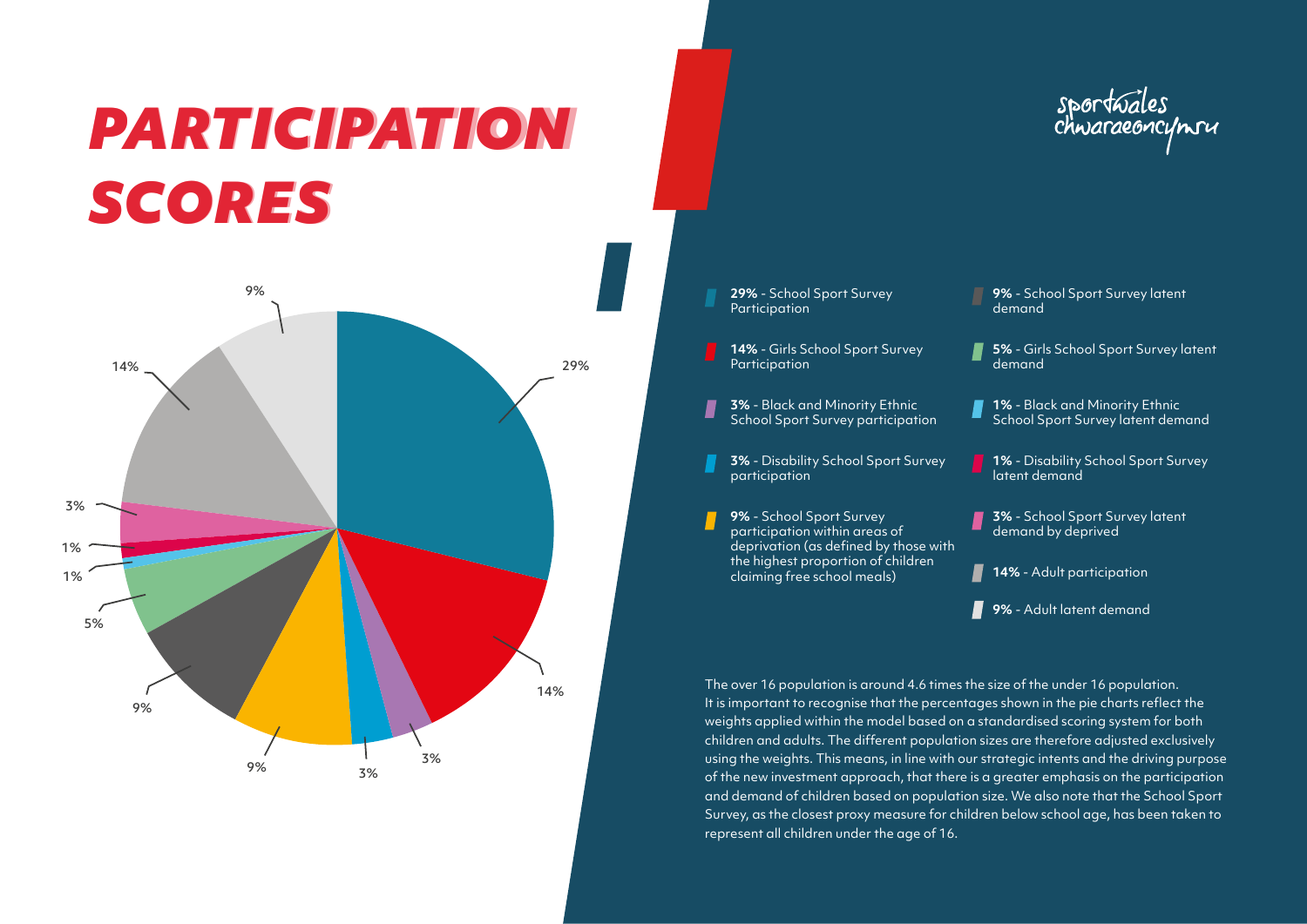### *SPORT PARTNERS SPORT PARTNERS*



### *PARTICIPATION*

| THE CRITERIA AND WHY IT HAS BEEN INCLUDED                                                                                                                                                                                                                                                                                                                                                                                                                                                                                                                                          | Source of the data                                                                                                                                                 | Year the data<br>was most recently<br>available       | What age of the<br>population the<br>data relates to                     | What the data<br>measures                                                                                             | The weighting applied to the data                                                                                                                                                                                                                                                                          |
|------------------------------------------------------------------------------------------------------------------------------------------------------------------------------------------------------------------------------------------------------------------------------------------------------------------------------------------------------------------------------------------------------------------------------------------------------------------------------------------------------------------------------------------------------------------------------------|--------------------------------------------------------------------------------------------------------------------------------------------------------------------|-------------------------------------------------------|--------------------------------------------------------------------------|-----------------------------------------------------------------------------------------------------------------------|------------------------------------------------------------------------------------------------------------------------------------------------------------------------------------------------------------------------------------------------------------------------------------------------------------|
| <b>School Sport Survey participation</b><br>This has been included as an overall measure to capture young people's<br>participation in club and community sport. This recognises the area where<br>an intervention by a national governing body can have its biggest impact.<br>Upper primary and secondary children are included to account for sports<br>where there may be elevated participation at primary level.                                                                                                                                                             | <b>School Sport Survey</b><br>http://sport.wales/<br>research--policy/surveys-<br>and-statistics/school-sport-<br>survey/school-sport-survey-<br>2015-results.aspx | 2015<br>(Frequency data<br>not available in<br>2018). | Primary and<br>Secondary<br>pupils.<br>School years<br>5-11 (ages 9-16). | Frequency of<br>participation in<br>last academic<br>year in<br>community club<br>setting (at least<br>once per week) | X10<br>The weight is based on a 100% baseline. This is our<br>foundational criteria and the most important data set<br>in the model. Other weights are adjusted relative to<br>this weighting.                                                                                                             |
| Girls' School Sport Survey participation<br>We know female participation is traditionally lower than males.<br>We have included this as a separate criterion to recognise the sports that<br>can, and do, have the biggest impact in increasing participation<br>for this demographic.                                                                                                                                                                                                                                                                                             | <b>School Sport Survey</b><br>http://sport.wales/research-<br>-policy/surveys-and-<br>statistics/school-sport-<br>survey/school-sport-survey-<br>2015-results.aspx | 2015<br>(Frequency data<br>not available in<br>2018). | Primary and<br>Secondary pupils.<br>School years 5-11<br>(ages 9-16).    | Frequency of<br>participation in<br>last academic<br>year in<br>community club<br>setting (at least<br>once per week) | X5<br>Based on 49% girls in overall population. Drawn from<br>Welsh Government population estimates.<br>This data set is weighted relative to the overall<br>participation in a way which reflects the ratio of<br>males to females in the overall Welsh population.                                       |
| <b>Black and Minority Ethnic School Sport Survey participation</b><br>As with female participation, we know that participation among black or<br>ethnic minority groups tend to be lower than the overall Welsh average.<br>We have included this criterion to recognise the sports that can, and do,<br>have the biggest impact in increasing participation in this area.                                                                                                                                                                                                         | <b>School Sport Survey</b><br>http://sport.wales/<br>research--policy/surveys-<br>and-statistics/school-sport-<br>survey/school-sport-survey-<br>2015-results.aspx | 2015<br>(Freauency data<br>not available in<br>2018). | Primary and<br>Secondary<br>pupils.<br>School years<br>5-11 (ages 9-16). | Frequency of<br>participation in<br>last academic<br>year in<br>community club<br>setting (at least<br>once per week) | X1<br>Based on approximate figures of 7% - drawn from<br>2011 census data.<br>This data set is weighted relative to the overall<br>participation in a way which reflects the ratio of<br>children from black or ethnic minority backgrounds<br>to the overall Welsh population.                            |
| <b>Disability School Sport Survey participation</b><br>Again, we have reflected on the need to include a criterion for sports that<br>can drive participation among sections of the Welsh population whereby<br>current levels are lower. Participation in sport by those with a disability or<br>impairment is an area for growth and with a specific equality need.<br>We have included this criterion to recognise the sports that can, and<br>do, have the biggest impact in increasing participation amongst those<br>individuals who would be captured within this data set. | <b>School Sport Survey</b><br>http://sport.wales/<br>research--policy/surveys-<br>and-statistics/school-sport-<br>survey/school-sport-survey-<br>2015-results.aspx | 2015<br>(Frequency data<br>not available in<br>2018). | Primary and<br>Secondary<br>pupils.<br>School years<br>5-11 (ages 9-16). | Frequency of<br>participation in<br>last academic<br>vear in<br>community club<br>setting (at least<br>once per week) | X1<br>Based on approx. 8% children with a disability -<br>drawn from the Family Resources Survey 2017/18.<br>This data set is weighted relative to the overall<br>participation in a way which reflects the ratio of<br>children identified as having a disability within the<br>overall Welsh population. |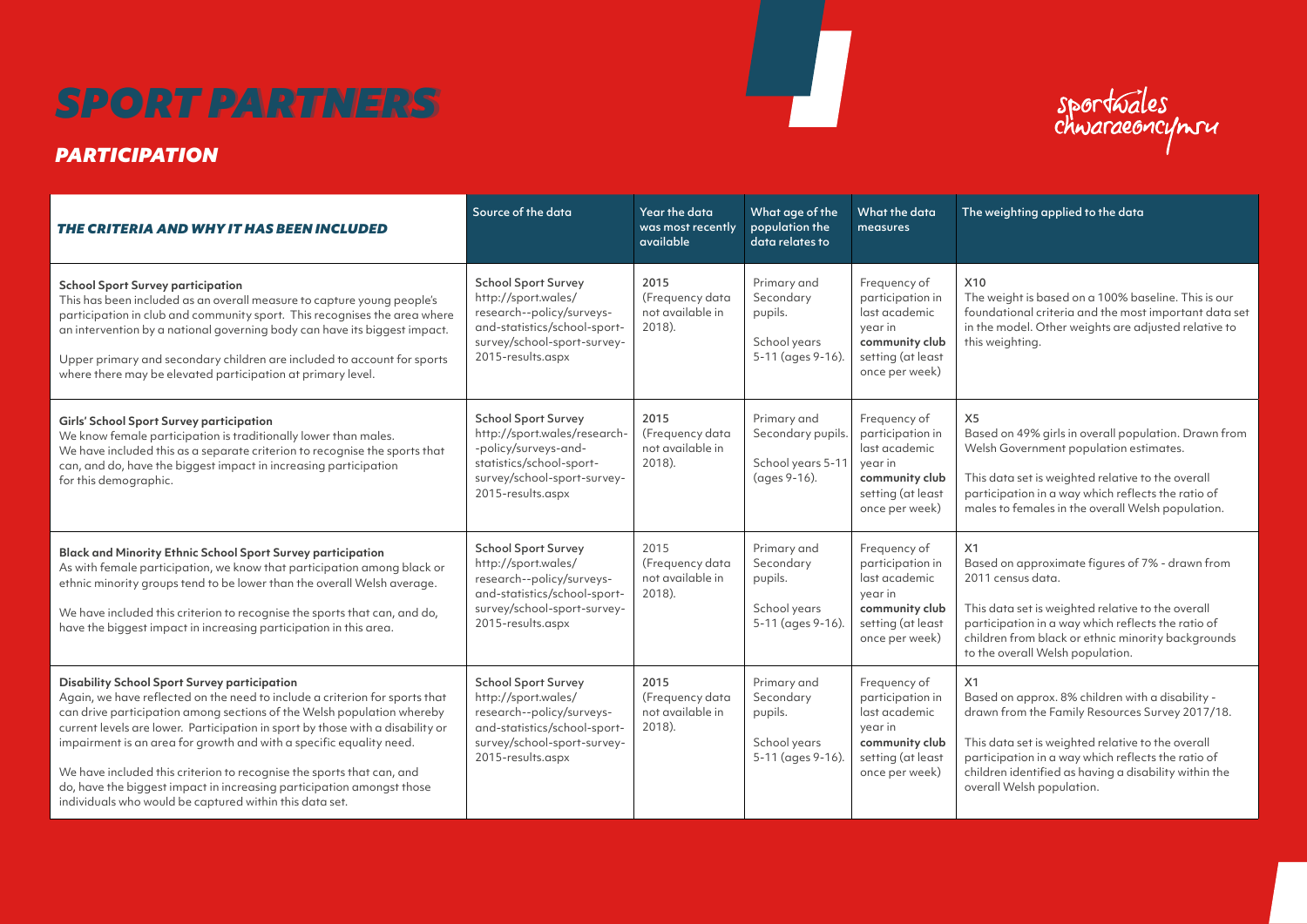

| THE CRITERIA AND WHY IT HAS BEEN INCLUDED                                                                                                                                                                                                                                                                                                                                                                                                                                                                                                                   | Source of the data                                                                                                                                                 | Year the data<br>was most recently<br>available       | What age of the<br>population the<br>data relates to                     | What the data<br>measures                                                                                             | The weighting applied to the data                                                                                                                                                                                                                                                                                                                              |
|-------------------------------------------------------------------------------------------------------------------------------------------------------------------------------------------------------------------------------------------------------------------------------------------------------------------------------------------------------------------------------------------------------------------------------------------------------------------------------------------------------------------------------------------------------------|--------------------------------------------------------------------------------------------------------------------------------------------------------------------|-------------------------------------------------------|--------------------------------------------------------------------------|-----------------------------------------------------------------------------------------------------------------------|----------------------------------------------------------------------------------------------------------------------------------------------------------------------------------------------------------------------------------------------------------------------------------------------------------------------------------------------------------------|
| School Sport Survey participation within areas of deprivation<br>(as defined by those with the highest proportion of children claiming<br>free school meals)<br>Tackling issues of deprivation is a key aspect of Sport Wales' new strategy.<br>Recognising this, as well as the fact that individuals from deprived<br>backgrounds are less likely statistically to participate in sport, we have<br>included this criterion to recognise the sports that can, and do, have the<br>biggest impact in increasing participation for this section of society. | <b>School Sport Survey</b><br>http://sport.wales/<br>research--policy/surveys-<br>and-statistics/school-sport-<br>survey/school-sport-survey-<br>2015-results.aspx | 2015<br>(Frequency data<br>not available in<br>2018). | Primary and<br>Secondary<br>pupils.<br>School years<br>5-11 (ages 9-16). | Frequency of<br>participation in<br>last academic<br>year in<br>community club<br>setting (at least<br>once per week) | X <sub>3</sub><br>Based on 28% of children living in poverty - drawn from<br>the Welsh Government's children in relative income<br>poverty by economic status of household data.<br>This data set is weighted relative to the overall<br>participation in a way which reflects the ratio of children<br>within the overall Welsh population living in poverty. |
| School Sport Survey latent demand<br>In order to capture the future potential of a sport and its capacity to<br>grow, as well as the current picture (participation), we have included the<br>figures for latent demand.<br>This data provides the scope of potential participants that a National<br>Governing Body should be looking at catering for within a community<br>club setting.                                                                                                                                                                  | <b>School Sport Survey</b><br>http://sport.wales/research-<br>policy/surveys-and-statistics/<br>school-sport-survey.aspx                                           | 2018                                                  | Primary and<br>Secondary pupils.<br>School years 3-11<br>(ages 7-16).    | Demand                                                                                                                | $X$ 3.3<br>Latent demand has been given a third of the emphasis<br>of participation due to its importance coupled with<br>there being no guarantee that demand is turned<br>into participation.<br>We have given greater weighting for participation to<br>ensure there is an incentive to turn demand into action.                                            |
| Girls School Sport Survey latent demand<br>As with the participation data, we have established specific criteria<br>to recognise the impact a sport can have on defined segments of the<br>population which are integral to Sport Wales' strategy. This criterion<br>recognises a sport's capacity to reach female participants.<br>A National Governing Body should be looking at catering for this demand<br>within a community club setting.                                                                                                             | <b>School Sport Survey</b><br>http://sport.wales/<br>research--policy/surveys-<br>and-statistics/school-sport-<br>survey.aspx                                      | 2018                                                  | Primary and<br>Secondary<br>pupils.<br>School years<br>3-11 (ages 7-16). | Demand                                                                                                                | X <sub>1.7</sub><br>This is based on 49% girls in overall population -<br>drawn from Welsh Government population estimates.<br>This data set is weighted relative to the latent demand<br>figures in a way which reflects the ratio of males to<br>females in the overall Welsh population.                                                                    |
| Black and Minority Ethnic School Sport Survey latent demand<br>As with the participation data, we have established specific criteria<br>to recognise the impact a sport can have on defined segments<br>of the population which are integral to Sport Wales' strategy.<br>This criterion recognises a sport's capacity to reach black or ethnic<br>minority participants.<br>A National Governing Body should be looking at catering for this demand<br>within a community club setting.                                                                    | <b>School Sport Survey</b><br>http://sport.wales/<br>research--policy/surveys-<br>and-statistics/school-sport-<br>survey.aspx                                      | 2018                                                  | Primary and<br>Secondary<br>pupils.<br>School years<br>3-11 (ages 7-16). | Demand                                                                                                                | X <sub>0.3</sub><br>Based on approx. 7% children identified as black or<br>ethnic minority through the 2011 census.<br>This data set is weighted relative to the latent demand<br>figure in a way which reflects the ratio of children from<br>black or ethnic minority backgrounds to the overall<br>Welsh population.                                        |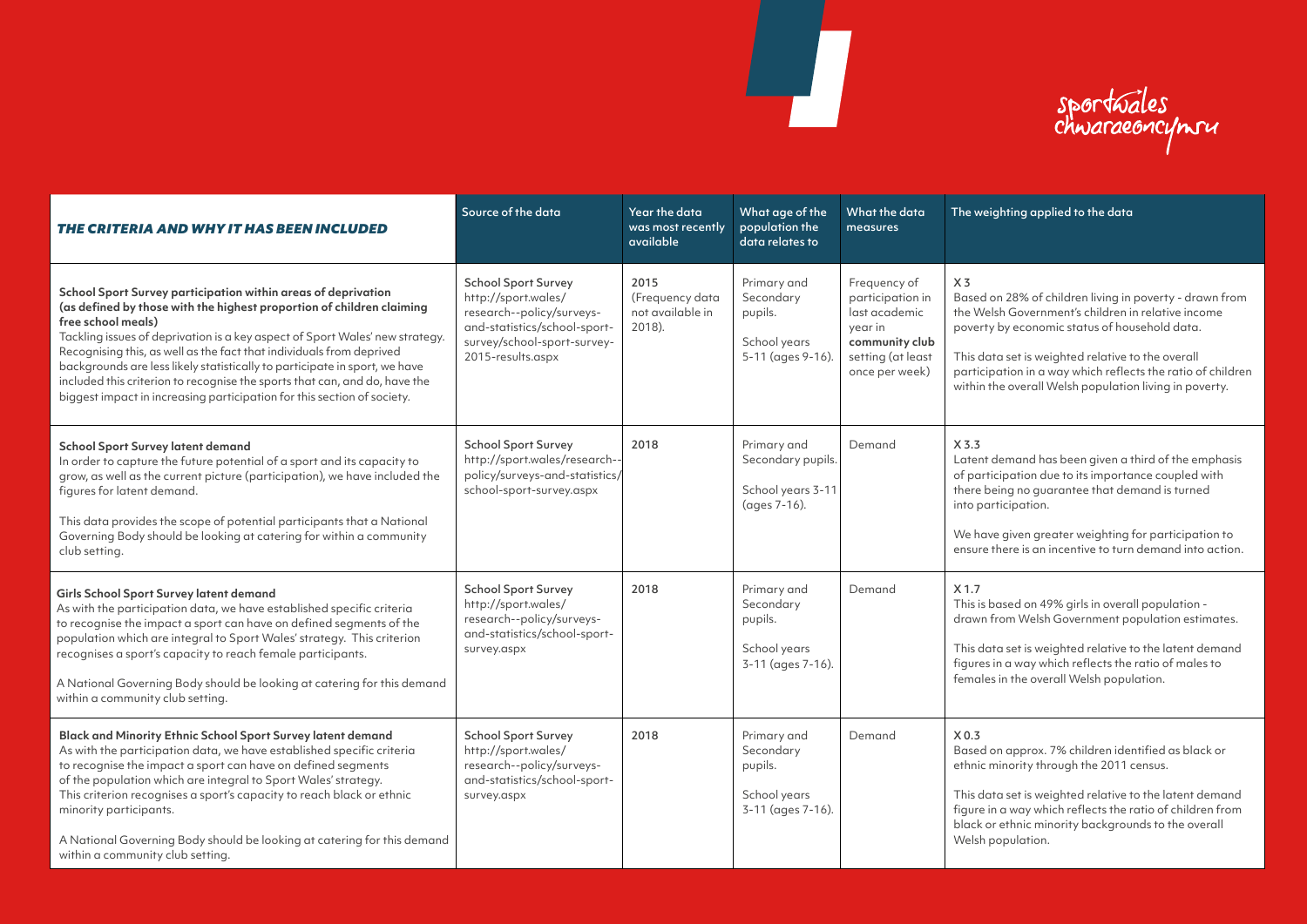

 $\overline{\bm{D}}$ 

| THE CRITERIA AND WHY IT HAS BEEN INCLUDED                                                                                                                                                                                                                                                                                                                                                                                                                                        | Source of the data                                                                                                            | Year the data<br>was most recently<br>available | What age of the<br>population the<br>data relates to                     | What the data<br>measures                | The weighting applied to the data                                                                                                                                                                                                                                                                                                                                                                                                                                                                                                                                                                                                                                                                                                                                                           |
|----------------------------------------------------------------------------------------------------------------------------------------------------------------------------------------------------------------------------------------------------------------------------------------------------------------------------------------------------------------------------------------------------------------------------------------------------------------------------------|-------------------------------------------------------------------------------------------------------------------------------|-------------------------------------------------|--------------------------------------------------------------------------|------------------------------------------|---------------------------------------------------------------------------------------------------------------------------------------------------------------------------------------------------------------------------------------------------------------------------------------------------------------------------------------------------------------------------------------------------------------------------------------------------------------------------------------------------------------------------------------------------------------------------------------------------------------------------------------------------------------------------------------------------------------------------------------------------------------------------------------------|
| Disability School Sport Survey latent demand<br>As with the participation data, we have established specific criteria<br>to recognise the impact a sport can have on defined segments of<br>the population which are integral to Sport Wales' strategy.<br>This criterion recognises a sport's capacity to reach participants with<br>a disability or impairment. A National Governing Body should be<br>looking at catering for this demand within a community<br>club setting. | <b>School Sport Survey</b><br>http://sport.wales/<br>research--policy/surveys-<br>and-statistics/school-sport-<br>survey.aspx | 2018                                            | Primary and<br>Secondary<br>pupils.<br>School years<br>3-11 (ages 7-16). | Demand                                   | X <sub>0.3</sub><br>Based on approx. 8% children with a disability -<br>drawn from the Family Resources Survey 2017/18.<br>This data set is weighted relative to the latent demand<br>figure in a way which reflects the ratio of children identified<br>with a disability within the overall Welsh population.                                                                                                                                                                                                                                                                                                                                                                                                                                                                             |
| School Sport Survey latent demand by deprived<br>As with the participation data, we have established specific criteria<br>to recognise the impact a sport can have on defined segments of<br>the population which are integral to Sport Wales' strategy.<br>This criterion recognises a sport's capacity to reach participants<br>impacted by deprivation.<br>A National Governing Body should be looking at catering for this<br>demand within a community club setting.        | <b>School Sport Survey</b><br>http://sport.wales/research--<br>policy/surveys-and-statistics/<br>school-sport-survey.aspx     | 2018                                            | Primary and<br>Secondary pupils.<br>School years 3-11<br>(ages 7-16).    | Demand                                   | $X$ 1.1<br>Based on 28% of children living in poverty - drawn from<br>the Welsh Government's children in relative income<br>poverty by economic status of household data.<br>This data set is weighted relative to the latent demand<br>figure in a way which reflects the ratio of children living in<br>poverty within the overall Welsh population.                                                                                                                                                                                                                                                                                                                                                                                                                                      |
| Adult participation<br>This has been included as an overall measure to capture adult<br>participation in club and community sport.                                                                                                                                                                                                                                                                                                                                               | National Survey for Wales<br>https://gov.wales/national-<br>survey-wales-results-viewer                                       | 2019-20                                         | Adults<br>(16 and over)                                                  | Any participation<br>in the last 4 weeks | X <sub>5</sub><br>There is a need to score for adult participation and<br>demand, but recognising the strategic, long-term,<br>sustainability of engaging young people in sport as a<br>priority, this data has therefore been weighted half that<br>of the children's participation.                                                                                                                                                                                                                                                                                                                                                                                                                                                                                                       |
| Adult latent demand<br>As with the school sport survey data which is included in the<br>investment model, in order to capture the future potential of a sport<br>and its capacity to grow, we have included the figures for adult<br>latent demand.<br>This data provides the scope of potential participants that a<br>National Governing Body should be looking at catering for within a<br>community club setting.                                                            | <b>National Survey for Wales</b><br>https://gov.wales/national-<br>survey-wales-results-viewer                                | 2019-20                                         | Adults<br>(16 and over)                                                  | Demand                                   | X <sub>3</sub><br>As with latent demand within young people's data, latent<br>demand among adults has been given a lower weighting<br>due to its importance coupled with there being no<br>guarantee that demand is turned into participation.<br>We have given greater weighting for participation to<br>ensure there is an incentive to turn demand into action.<br>We have applied a ratio for latent demand in adults to<br>that of adult participation which is slightly higher than<br>that of the young people's demand to participation<br>ratio. This has been done to reflect the greater number<br>of young people's data sets within the model. This also<br>reflects the independence of adults to act on demand in a<br>way that young people would not always be able to do. |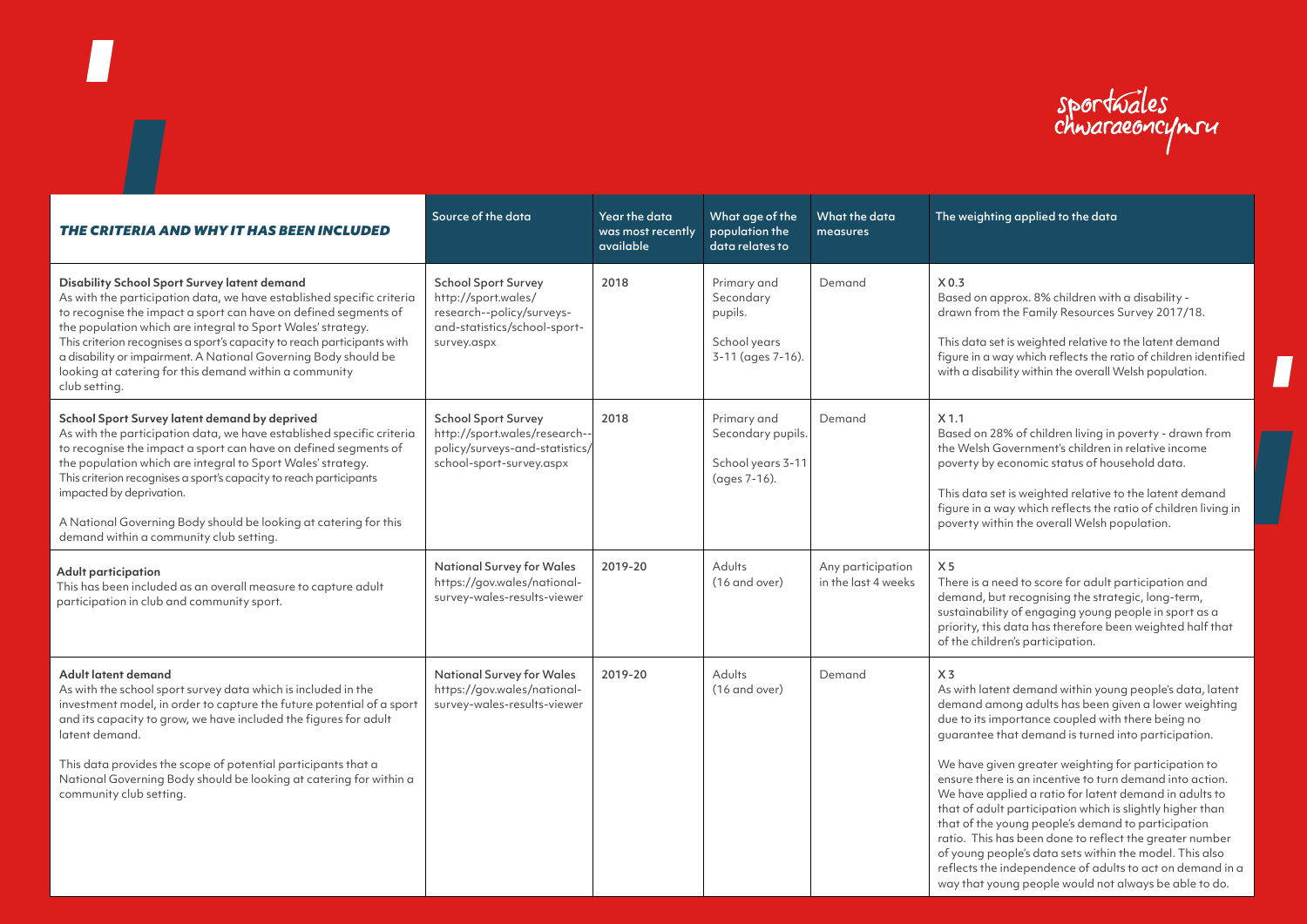## *PERFORMANCE PERFORMANCE SCORES SCORES*





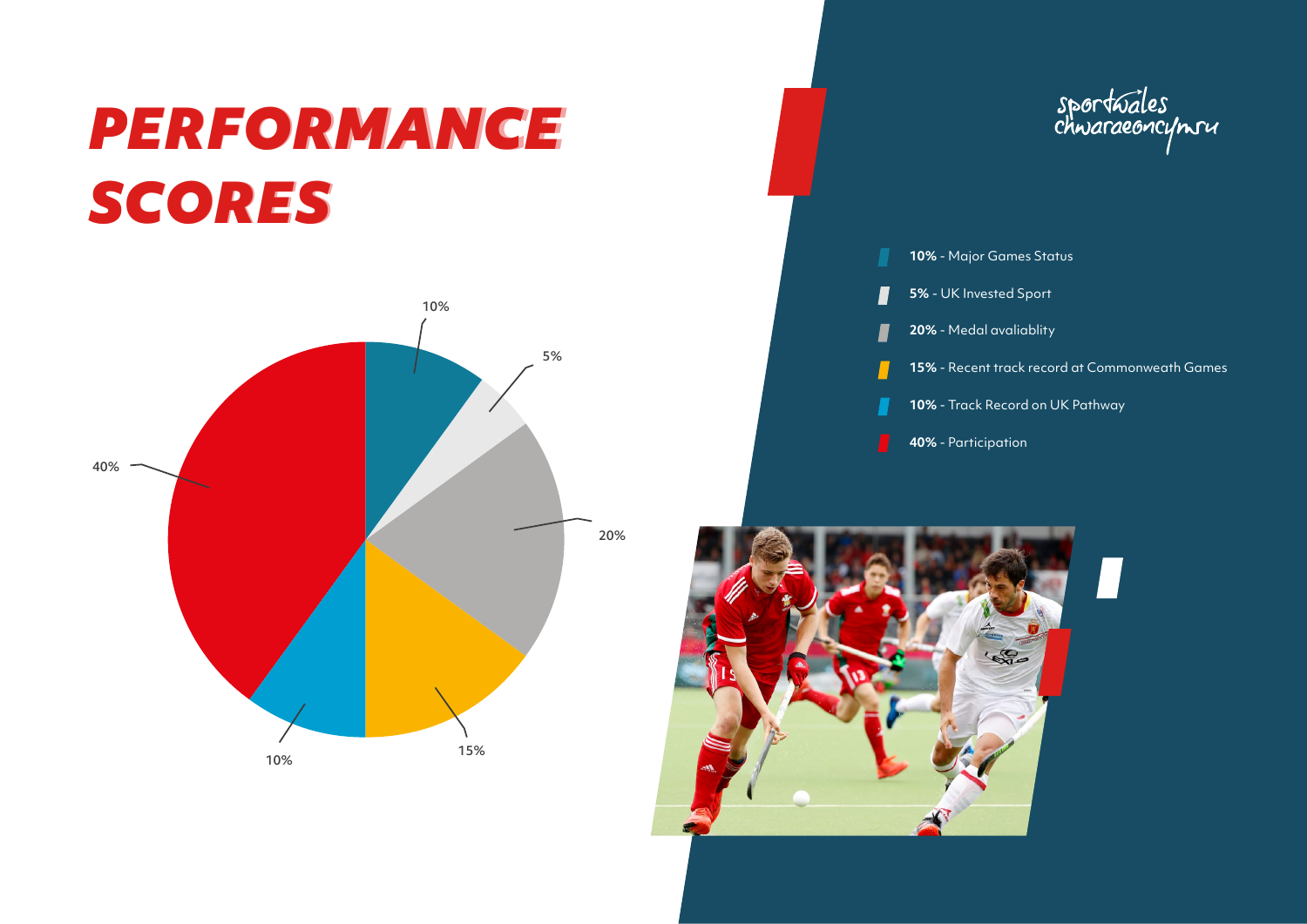### *PERFORMANCE*



| THE CRITERIA AND WHY IT HAS BEEN INCLUDED                                                                                                                                                                                                    | Source of the data                                                                                                        | Year the data<br>was most recently<br>available | What age of the<br>population the<br>data relates to | What the data<br>measures                                                                                                                                                                | The weighting applied to the data                                                                                                                                                                                                                                                                                                                                                                                                                                                                                                                                                          |
|----------------------------------------------------------------------------------------------------------------------------------------------------------------------------------------------------------------------------------------------|---------------------------------------------------------------------------------------------------------------------------|-------------------------------------------------|------------------------------------------------------|------------------------------------------------------------------------------------------------------------------------------------------------------------------------------------------|--------------------------------------------------------------------------------------------------------------------------------------------------------------------------------------------------------------------------------------------------------------------------------------------------------------------------------------------------------------------------------------------------------------------------------------------------------------------------------------------------------------------------------------------------------------------------------------------|
| <b>Major Games status</b><br>We want to showcase Wales to the world through success on the<br>World Stage.<br>We believe that the major multi-sport Games are consistently the<br>highest profile means of doing this.                       | International Olympic<br>Committee,<br>International Paralympic<br>Committee,<br><b>Commonwealth Games</b><br>Federation. | 2019                                            |                                                      | Is the Sport a Core<br>Commonwealth<br>Sport, an Olympic/<br>Paralympic Sport,<br>both or neither?                                                                                       | Neither an Olympic/Paralympic sport, nor a Core<br>Commonwealth Games sport = 0 points scored.<br>Either an Olympic/Paralympic sport or a Core<br>Commonwealth Games sport = 1 points scored.<br>Both an Olympic/Paralympic sport and a Core<br>Commonwealth Games sport = 2 points scored.<br>The weighting of this category has been determined by<br>attaching a single score to each element of the criteria.<br>A single digit scoring system is repeated throughout<br>the performance data to ensure that all elements are<br>evaluated along the same measurement scale.           |
| <b>UK Sport invested sport</b><br>Welsh athletes win medals at the Olympics/Paralympics as part of<br>Team GB.<br>UK National Governing Bodies that are funded by UK Sport have a<br>high likelihood of returning Olympic/Paralympic medals. | <b>UK Sport</b>                                                                                                           | 2019                                            |                                                      | Does UK Sport<br>invest in a world<br>class programme?                                                                                                                                   | A sport is funded by UK Sport = 1 points scored.<br>A sport is not funded by UK Sport = 0 points scored.<br>As with the major game's status criteria, the weighting<br>applied is a simple single digit score to recognise is a<br>sport is, or is not, a UK Sport invested sport.                                                                                                                                                                                                                                                                                                         |
| Medal availability<br>We want to support sports to focus on a holistic approach to<br>developing talent.<br>The number of opportunities to be successful on the world stage is<br>considered as part of this.                                | International Olympic<br>Committee,<br><b>Commonwealth Games</b><br>Federation                                            | 2019                                            |                                                      | The number of<br>medals that are<br>available to win<br>in a sport at the<br>Commonwealth<br>Games (if core<br>Commonwealth)<br>or the Olympic<br>Games (if Olympic/<br>Paralympic only) | 1-4 medals = 1 points scored.<br>5-10 medals = 2 points scored.<br>11-30 medals = 3 points scored.<br>31+ medals = 4 points scored.<br>The scale of scoring has been set to recognise the value<br>of multiple medal opportunities, while ensuring that the<br>sliding scale provides scores which are relative to other<br>performance criteria.<br>The maximum score available is 4, which is double the<br>scoring for the Games' status and UK funded criteria to<br>recognise this is a criterion which captures the potential<br>outcomes of the intents of those previous criteria. |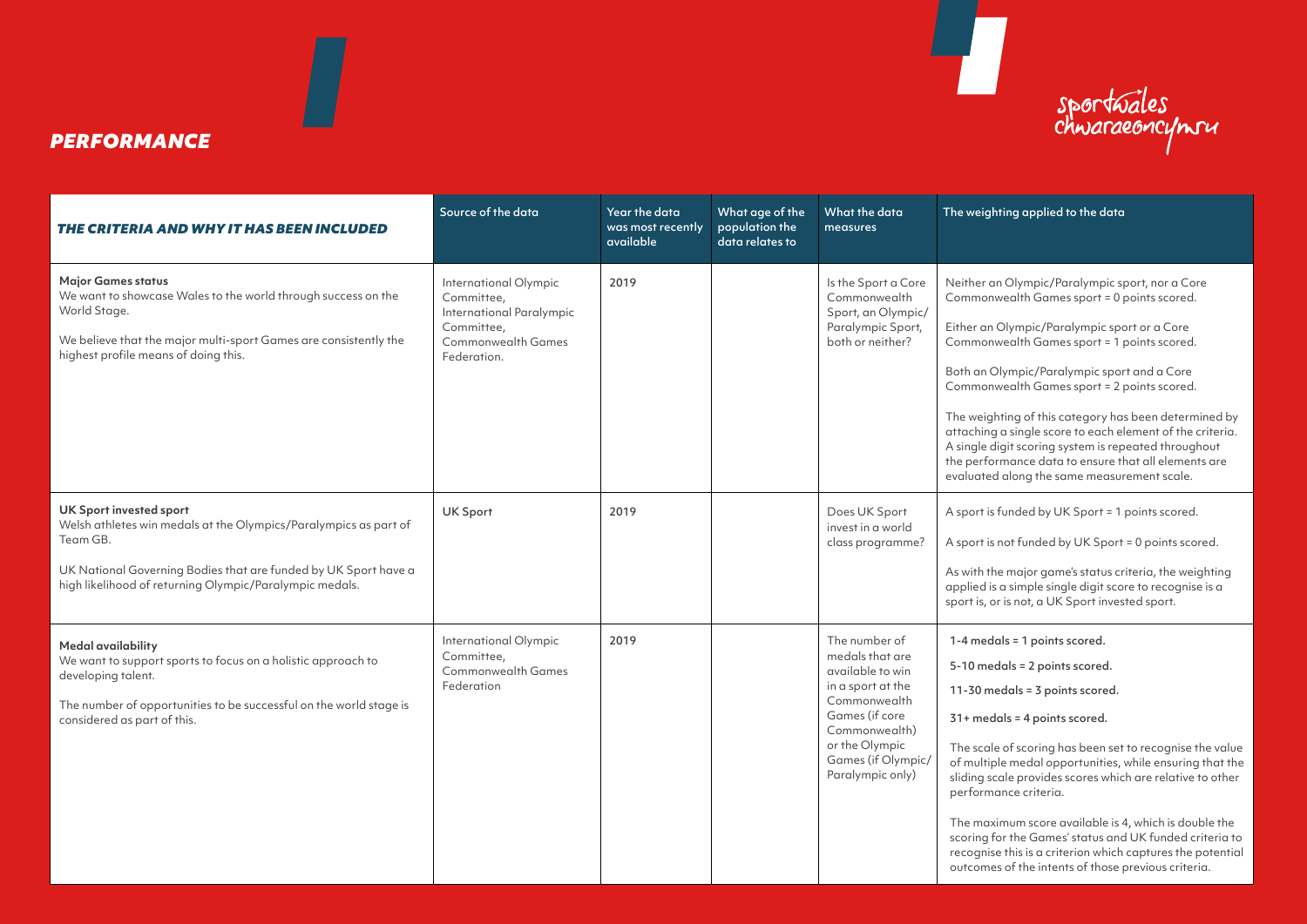

**The Contract State** 

| THE CRITERIA AND WHY IT HAS BEEN INCLUDED                                                                                                                                                                                                | Source of the data                                 | Year the data<br>was most recently<br>available | What age of the<br>population the<br>data relates to | What the data<br>measures                                                           | The weighting applied to the data                                                                                                                                                                                                                                                                                                                                                                                                                                                                                                                                                                                                                                                                                                                   |
|------------------------------------------------------------------------------------------------------------------------------------------------------------------------------------------------------------------------------------------|----------------------------------------------------|-------------------------------------------------|------------------------------------------------------|-------------------------------------------------------------------------------------|-----------------------------------------------------------------------------------------------------------------------------------------------------------------------------------------------------------------------------------------------------------------------------------------------------------------------------------------------------------------------------------------------------------------------------------------------------------------------------------------------------------------------------------------------------------------------------------------------------------------------------------------------------------------------------------------------------------------------------------------------------|
| Recent track record at Commonwealth Games<br>Based on historical evidence, we have determined that recent success<br>at the Commonwealth Games is a good predictor of the likelihood of<br>future success.                               | Gold Coast 2018 results &<br>Glasgow 2014 results. | Last 2<br>Commonwealth<br>Games                 |                                                      | Combined number<br>of medals won<br>at the last 2<br>Commonwealth<br>Games          | 1-4 (average of 2 medals per games or less) = 1 points<br>scored.<br>5-8 (average of more than 2 medals and up to 4 medals<br>per games) = 2 points scored.<br>9+ (average of more than 4 medals per Games) = 3<br>points scored.<br>The scale has been set to reflect the standard of recent<br>Games performances, rewarding achievement in a<br>way which is relative across sports competing within<br>these Games. There is a higher scoring opportunity<br>applied to this criterion than for the Games' status and<br>UK funded criteria. This recognises this is a criterion<br>which captures the potential outcomes of the intents of<br>those categories.                                                                                |
| Track record on UK pathway<br>In sports where UK Sport supports a world class programme, Welsh<br>athletes being selected onto the world class programme is (almost<br>always) a pre-requisite to winning an Olympic / Paralympic medal. | <b>UK Sport</b>                                    | 2020                                            |                                                      | Percentage of<br>athletes on UK<br>Sport World class<br>programme that<br>are Welsh | Average 4% (or greater) over the last cycle in able<br>bodied version of the sport = 1 point scored<br>Average 4% (or greater) over the last cycle in para<br>version of the sport = 1 point scored<br>Average 4% (or greater) in both categories =<br>2 points scored<br>Wales makes up around 5% of the UK population.<br>We have therefore set a baseline score of 4% to<br>reflect what could be considered an expected<br>contribution from Wales to UK pathway programmes<br>given the fluctuations one might reasonably expect<br>over the course of an Olympic / Paralympic cycle.<br>To demonstrate our support of inclusive programmes,<br>we award a higher score to sports who contribute to<br>both the able bodied and para pathways. |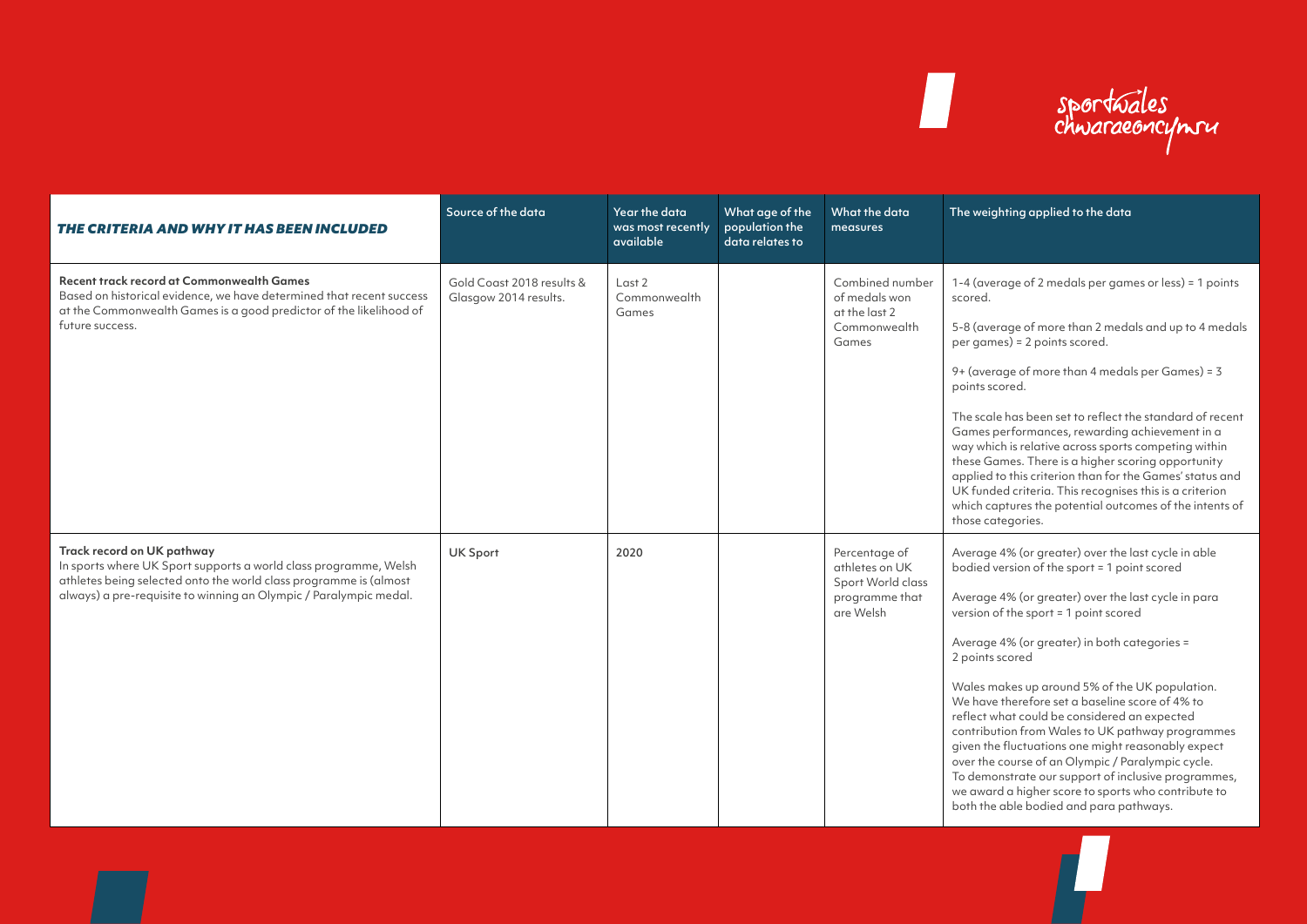

| <b>THE CRITERIA AND WHY IT HAS</b><br><b>BEEN INCLUDED</b>                                                                                                                                                                                                                                                                                                                                                                                                                                                   | Source of the data                                                                                                                              | Year the data<br>was most recently<br>available                        | What age of the<br>population the<br>data relates to | What the data<br>measures                                                                                 | The weighting applied to the data                                                                                                                                                                                                                                                                                                                                                                                                                                                                                                                                                                                                                                                                                                                                                                                                                                                                                                                                                                                                                                                                                                                                                                                                                                                                                                                                                                                                                                                                                                                                                                                                                                                                                                                                                                                                                                                                                                                                                                                                                                                                                                                                                                                                           |
|--------------------------------------------------------------------------------------------------------------------------------------------------------------------------------------------------------------------------------------------------------------------------------------------------------------------------------------------------------------------------------------------------------------------------------------------------------------------------------------------------------------|-------------------------------------------------------------------------------------------------------------------------------------------------|------------------------------------------------------------------------|------------------------------------------------------|-----------------------------------------------------------------------------------------------------------|---------------------------------------------------------------------------------------------------------------------------------------------------------------------------------------------------------------------------------------------------------------------------------------------------------------------------------------------------------------------------------------------------------------------------------------------------------------------------------------------------------------------------------------------------------------------------------------------------------------------------------------------------------------------------------------------------------------------------------------------------------------------------------------------------------------------------------------------------------------------------------------------------------------------------------------------------------------------------------------------------------------------------------------------------------------------------------------------------------------------------------------------------------------------------------------------------------------------------------------------------------------------------------------------------------------------------------------------------------------------------------------------------------------------------------------------------------------------------------------------------------------------------------------------------------------------------------------------------------------------------------------------------------------------------------------------------------------------------------------------------------------------------------------------------------------------------------------------------------------------------------------------------------------------------------------------------------------------------------------------------------------------------------------------------------------------------------------------------------------------------------------------------------------------------------------------------------------------------------------------|
| <b>Participation score</b><br>We don't want to simply chase medals.<br>Establishing a shift in the way in which<br>performance sport is valued we want to<br>achieve sustainable success on the world<br>stage in sports that are important to Wales<br>culturally as well as at major Games. As a<br>result, we have factored in a participation<br>score within performance scores to also<br>recognise performance pathways for those<br>competing in non-Olympic / Paralympic and<br>Commonwealth Games. | Total scores from the<br>participation criteria.<br>This criterion takes all the<br>scores from the sports<br>participation data as a<br>total. | Various as<br>outlined within<br>the participation<br>criteria detail. |                                                      | The size and<br>scale of impact<br>that a sport is,<br>and can have in<br>a community and<br>club setting | Every sport will have an overall score for their results within the participation<br>data (school sport survey participation, national survey participation, demand<br>etc.) The overall scores from the participation element of the funding criteria<br>have been split into 9 separate but equal bands, with points provided on a sliding<br>scale relative to each band. Nine bands were utilised as a way of ensuring there<br>was a spread of scores within this criterion, but which did not create too big a<br>gap between each partner based on their participation element outcome.<br>$0-87 = 0$ points scored.<br>$88-175 = 1$ points scored.<br>$176 - 263 = 2$ points scored.<br>$264 - 351 = 3$ points scored.<br>$352-439 = 4$ points scored.<br>$440-527 = 5$ points scored.<br>$528-615 = 6$ points scored.<br>$616 - 703 = 7$ points scored.<br>$704-791 = 8$ points scored.<br>The individual bands were determined by examining the highest score for the<br>performance criteria and dividing by 9 to create the consistent banding points.<br>It would be proposed that this is replicated each funding cycle to ensure that the<br>bands were relative to the performance scores at each round. There is no set<br>number of sports within each band, and any individual sports scores would not<br>be relative to another. This is to say that should one sport be placed in a higher<br>or lower band, that would have no implications for the scoring of another sport<br>through this criterion.<br>The maximum score for the participation element is capped at 8 points<br>(achieved by any sport which scored between 720-809 on the overall<br>participation portion of the model). This reflects the need to recognise the<br>cultural and societal importance of the participation element of the scoring<br>within the performance pathway. It is weighted as double the score of any other<br>individual criterion within the performance criteria, but is weighted lower than<br>the maximum possible score achievable through the other elements of the<br>performance data (totaling an upper limit of 12) in order to recognise the core<br>value of performance within this section of the model. |

 $\mathbf{L}$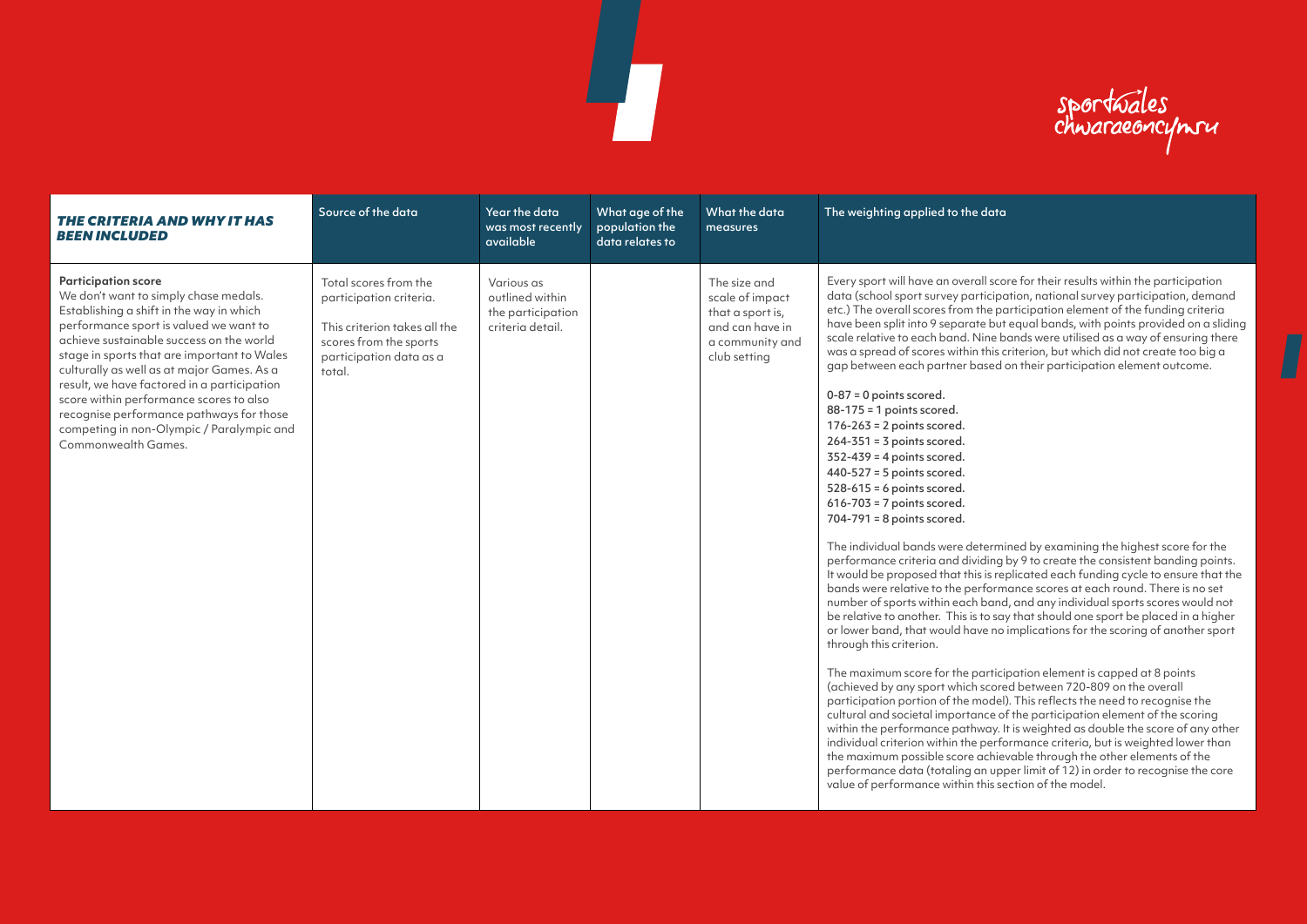## *GEOGRAPHICAL GEOGRAPHICAL SCORES SCORES* **63%** - Population 0-15 years





The over 16 population is around 4.6 times the size of the under 16 population. The different population sizes in the model are adjusted exclusively using the weights. This means, in line with our strategic intents and the driving purpose of the new investment approach, that there is a greater emphasis on the participation and demand of children based on population size.

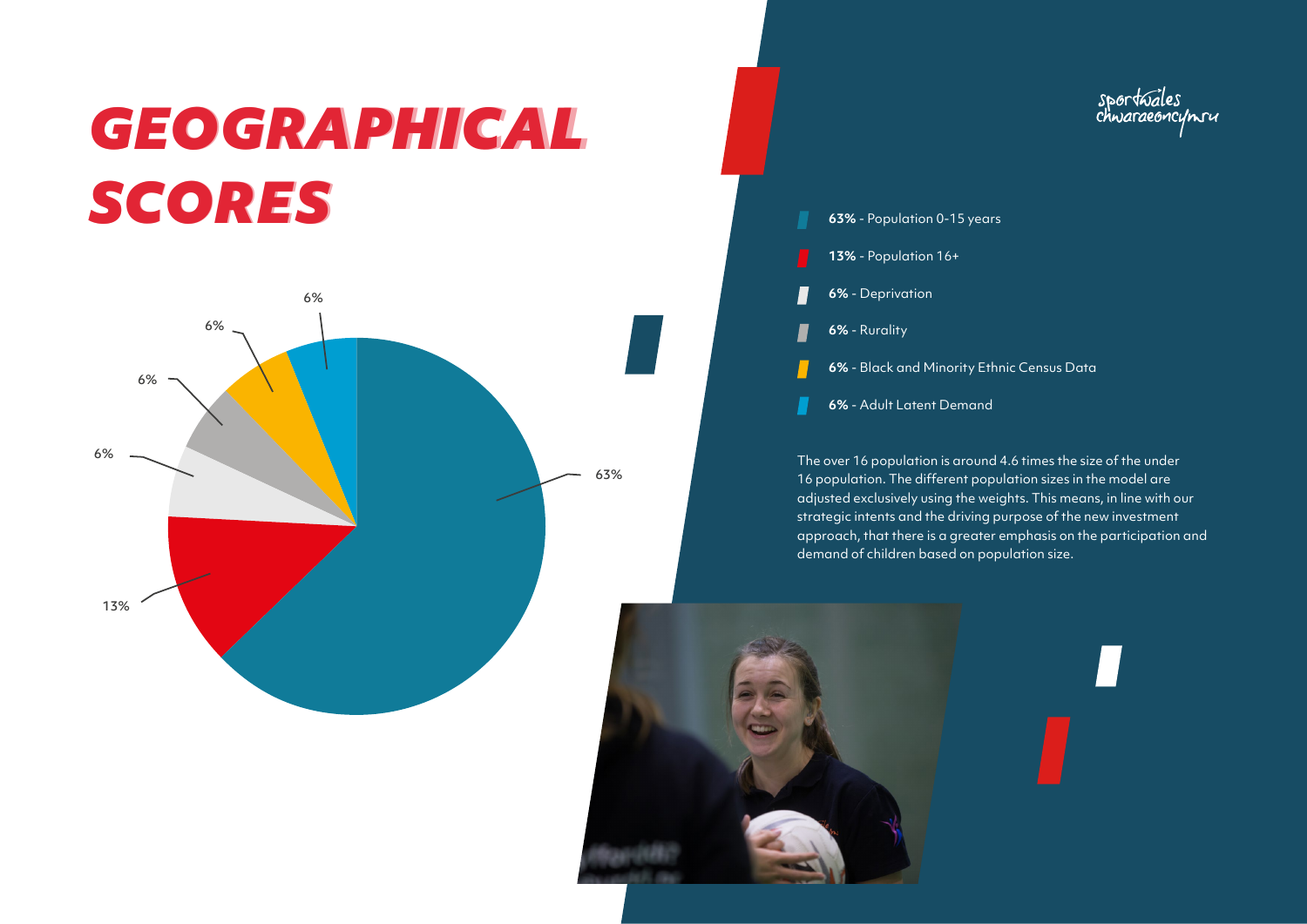

| THE CRITERIA AND WHY IT HAS BEEN INCLUDED                                                                                                                                                                                                                                                                                                                                                                                                 | Source of the data                                                                                                                                                                                                                                                                                                                                                                                                                                                | Year the data<br>was most recently<br>available | What age of the<br>population the<br>data relates to | What the data<br>measures                                                                                                                                                                                                 | The weighting applied to the data                                                                                                                                                                                                                                                                                                                                                                                                                                                               |
|-------------------------------------------------------------------------------------------------------------------------------------------------------------------------------------------------------------------------------------------------------------------------------------------------------------------------------------------------------------------------------------------------------------------------------------------|-------------------------------------------------------------------------------------------------------------------------------------------------------------------------------------------------------------------------------------------------------------------------------------------------------------------------------------------------------------------------------------------------------------------------------------------------------------------|-------------------------------------------------|------------------------------------------------------|---------------------------------------------------------------------------------------------------------------------------------------------------------------------------------------------------------------------------|-------------------------------------------------------------------------------------------------------------------------------------------------------------------------------------------------------------------------------------------------------------------------------------------------------------------------------------------------------------------------------------------------------------------------------------------------------------------------------------------------|
| <b>Population figures</b><br>This criterion is included as an overall determination of the<br>number of people within a local authority. We have included<br>this measure as it provides us with the size and scale of<br>demand for sport and physical activity opportunities required.<br>We have determined that a local authority with large<br>populations will require more investment to work with and<br>cater for those numbers. | Welsh Government population<br>projections<br>http://www.infobasecymru.<br>net/IAS/themes/<br>people, communities and equalities/<br>people/population/view?viewId=1152                                                                                                                                                                                                                                                                                           | 2018                                            | $0 - 15$<br>16 and over                              | Usual resident<br>population                                                                                                                                                                                              | $X 5 - 0 - 15$<br>$X1 - 16 +$<br>This is our foundational criteria and the most<br>important data set in the geographical model.<br>0-15 year old score is five times that of adult score<br>to ensure an emphasis on young people.<br>This combination score takes into consideration<br>the overall population numbers and the cost of<br>opportunities to cater for this cohort.                                                                                                             |
| <b>Deprivation data</b><br>Recognising the need to address the specific challenges of<br>working with areas of deprivation, and linking the investment<br>to Sport Wales priority areas, we have included a criterion<br>measuring deprivation. This measure evaluates the most<br>deprived wards in an area so that we can invest into those<br>areas of need.                                                                           | Welsh Index of Multiple Deprivation<br>https://gov.wales/welsh-index-<br>multiple-deprivation-full-index-update-<br>ranks-2019                                                                                                                                                                                                                                                                                                                                    | 2019                                            | All ages                                             | The number of<br>wards in a local<br>authority that are<br>classed as being in<br>the top fifth most<br>deprived areas<br>in Wales (as a<br>percentage of the<br>total number of<br>wards in the local<br>authority area) | X <sub>0.5</sub><br>Using the population figure as the foundation for<br>our funding model for geographical partners,<br>we have weighted all other measures at a 0.5%<br>ratio of that. This ratio ensures that the overall<br>population of the partner is the key driver in their<br>funding allocation, recognising this is the biggest<br>factor in the provision they need to deliver, but<br>allowing strategic priorities, such as deprivation,<br>to be given weight within the model. |
| <b>Rurality data</b><br>There is a need to acknowledge the varying challenges of<br>delivering sport in different geographical and societal areas of<br>Wales. In order to build this into the investment model we have<br>included an indicator for rurality.                                                                                                                                                                            | Office of National Statistics Urban<br><b>Rural Classification (2011)</b><br>http://geoportal.statistics.gov.uk/<br>datasets/rural-urban-classification-<br>2011-of-lower-layer-super-output-<br>areas-in-england-and-wales<br>Lower Super Output Area Population<br>Estimates (2017)<br>https://www.ons.gov.uk<br>peoplepopulationandcommunity/<br>populationandmigration<br>populationestimates/datasets/<br>lowersuperoutputareamid<br>yearpopulationestimates | 2011 & 2017<br>respectively                     | All ages                                             | Percentage of<br>overall rural<br>population in local<br>authorities<br>(based on all non-<br>urban categories)<br>Lower Super Output<br>Area Population<br>& Population<br>Estimates                                     | X <sub>0.5</sub><br>Using the population figure as the foundation for<br>our funding model for geographical partners,<br>we have weighted all other measures at a 0.5%<br>ratio of that. This ratio ensures that the overall<br>population of the partner is the key driver in their<br>funding allocation, recognising this is the biggest<br>factor in the provision they need to deliver, but<br>allowing strategic priorities, such as rurality, to be<br>given weight within the model.    |